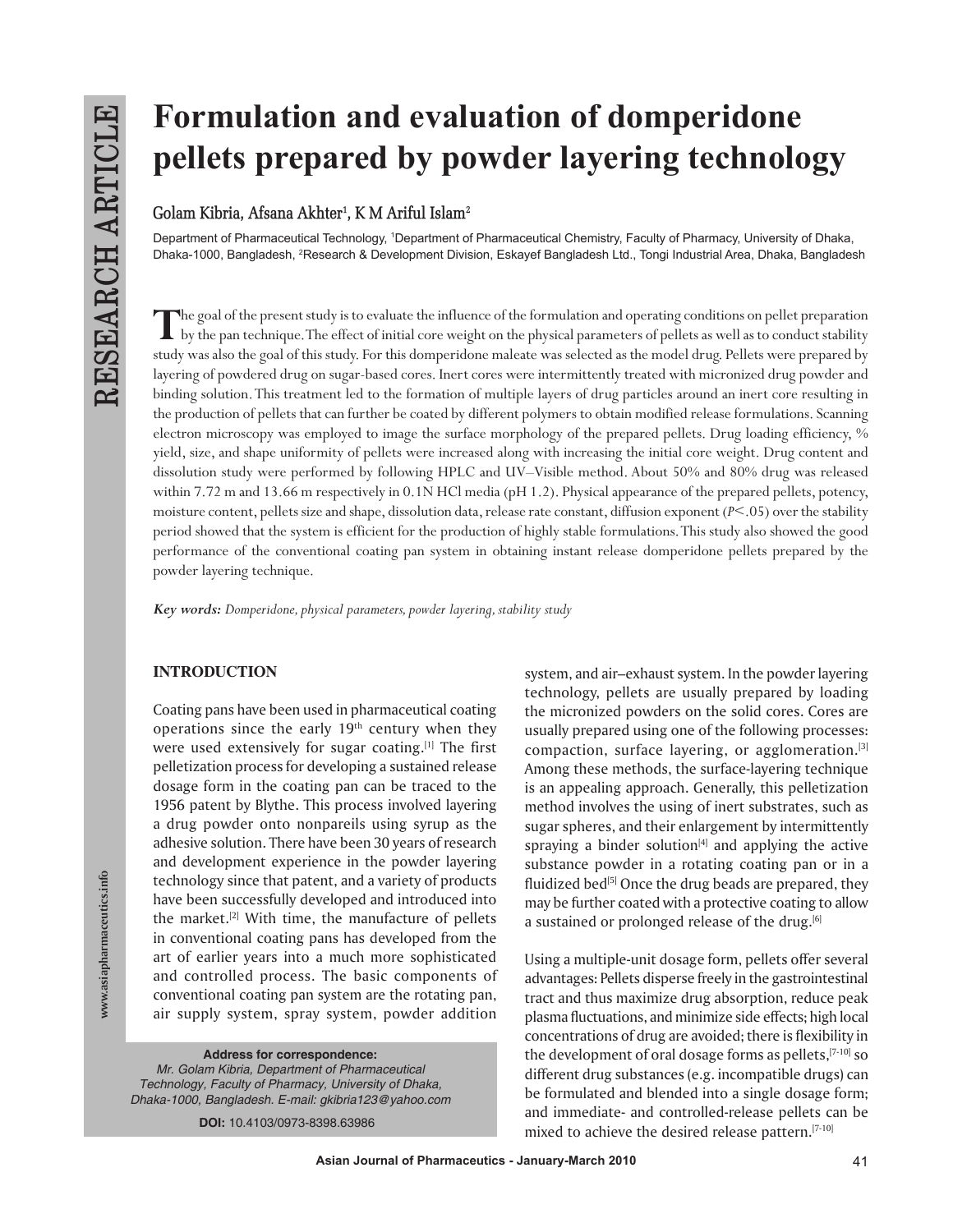The aim of the present study was to evaluate the influence of the formulation variables and operating conditions on the pellet preparation by conventional pan layering technology. For instance, the following parameters were considered: (i) effect of initial cores; (ii) effect of lubricant; (iii) percent yield; (iv) physical parameters; (v) surface morphology; and (v) size of the final pellets. Surface morphology has a great role on pellets quality and its stability. In this study the surface morphology of the prepared pellets was examined by scanning electron microscopy (SEM). To evaluate the stability of the prepared pellets in different stability conditions was also the goal of this study. For these purposes, domperidone maleate was considered as the model drug. Domperidone is a dopamine antagonist with antiemetic properties, used in the treatment of nausea and vomiting. Micropelletization technique, a possible approach for ensuring maximum dissolution with enhanced wet ability, and uniform pellet size almost spherical were used to achieve the smooth gastric transit of drug.[11] It is rapidly absorbed following oral administration with peak plasma concentrations occurring at approximately 30 to 60 min.[12]

## **MATERIALS AND METHODS**

## **Material**

Domperidone Maleate (Sri Krishna Pharma Ltd., India), Nonpareil Seeds (Eskayef Bangladesh Ltd), Maize Starch (Cerestar, Netherland), Purified Talc (Asian Mineral, Thailand), Kollidon 30 (BASF, Germany), Isopropyl Alcohol (Exxonmobil, USA), Hydrochloric Acid (Merck, Germany).

#### **Method**

#### *Preparation of domperidone pellets*

The powder layering method was chosen to prepare the domperidone maleate beads. The required amount of polyvinyl pyrrolidone (Kollidon 30) was dissolved in Isopropyl alcohol according to Table 1 to prepare binding solution (concentration 10%w/w). Domperidone maleate powder, purified talc, and maize starch were passed through 80 mesh separately to discard any coarse particle present and the sieved materials were weighed [Table 1] and mixed properly in a double polythene bag manually for 5 min. Required amount of desired size (30/36) white nonpareil seeds (NPS) was loaded onto conventional coating pan (Ganson, India) and pan was rotated at 36 r/min and spraying of binding solution was started at a rate of 12 g solution/min. After 5 min, the mixture of domperidone maleate powder, purified talc, and maize starch was loaded manually on sugar-based NPS at a rate of 100 g powder/10 min. The solution spray rate and powder dosing rate was kept constant throughout the whole process. The inlet air temperature was 40-42*°*C and bed temperature was 30-33*°*C. After completion of the process, drug loaded pellets was dried at 60*°*C for 7 h in hot air oven (Nonperforated tray drier) and the batch is termed as F1. Same process was followed to manufacture the batches F2, F3,

#### **Table 1: Formulation of domperidone pellets (weights are in g)**

| <b>Materials</b>            | <b>Formulation code</b> |                |                |       |  |  |  |  |
|-----------------------------|-------------------------|----------------|----------------|-------|--|--|--|--|
|                             | F <sub>1</sub>          | F <sub>2</sub> | F <sub>3</sub> | F4    |  |  |  |  |
| Domperidone maleate         | 165                     | 260            | 390            | 780   |  |  |  |  |
| Nonpareil seeds (NPS*)      | 1500                    | 3500           | 5500           | 11000 |  |  |  |  |
| Purified talc               | 120                     | 210            | 275            | 550   |  |  |  |  |
| Maize starch                | 450                     | 855            | 1050           | 2100  |  |  |  |  |
| Polyvinylpyrrolidone (K-30) | 90                      | 175            | 210            | 420   |  |  |  |  |
| Isopropyl alcohol upto      | 900                     | 1750           | 2100           | 4200  |  |  |  |  |
| Total batch size            | 2325                    | 5000           | 7425           | 14850 |  |  |  |  |

\*Size 30/36 mesh

and F4 according to Table 1 where the quantity of raw materials varied. The dried pellets were used to perform several physical tests [Table 2].

#### *Sieve test*

Sieve analysis of the dried pellets was performed by using USA Standard Sieve Series (Newark, New Jersey, USA).

#### *Moisture content*

The moisture content (% loss on drying; % LOD) of the dried and sieved pellets (18/24) was determined by using Mettler Toledo Halogen Moisture Analyzer (Model: HB43, USA) where the working temperature was 105*°*C.

#### *% Friability*

The friability test of the drug loaded beads (18/24) was performed for 10 min at 24 r/min by using Electrolab EF-2 Friabilator (India).

#### *Bulk density*

Bulk density of the dried and sieved pellets (18/24) was determined by using Stampfvolumeter bulk density detector (Model: Stav 2003, Germany) after performing 100 strokes to measuring cylinder containing a 20 g sample.

#### *Assay*

The quantity of domperidone in the prepared pellets (18/24) was determined by following the high performance liquid chromatography (Shimadzu ClassVP, Kyoto, Japan) method.[13]

#### *In vitro dissolution study*

The dissolution of domperidone pellets (18/24) was studied by Erweka (Germany) dissolution tester USP (XXVIII) using USP apparatus 2 (Paddle method). Domperidone pellets equivalent to 10 mg of domperidone was poured in 900 ml of 3.65 g/l hydrochloric acid medium at  $37^{\circ}$  ±0.5 C with a rotation of 50 r/min for 30 min. At the end of 30 min, the media was taken and drug content was determined spectrophotometrically at 286 nm.[13]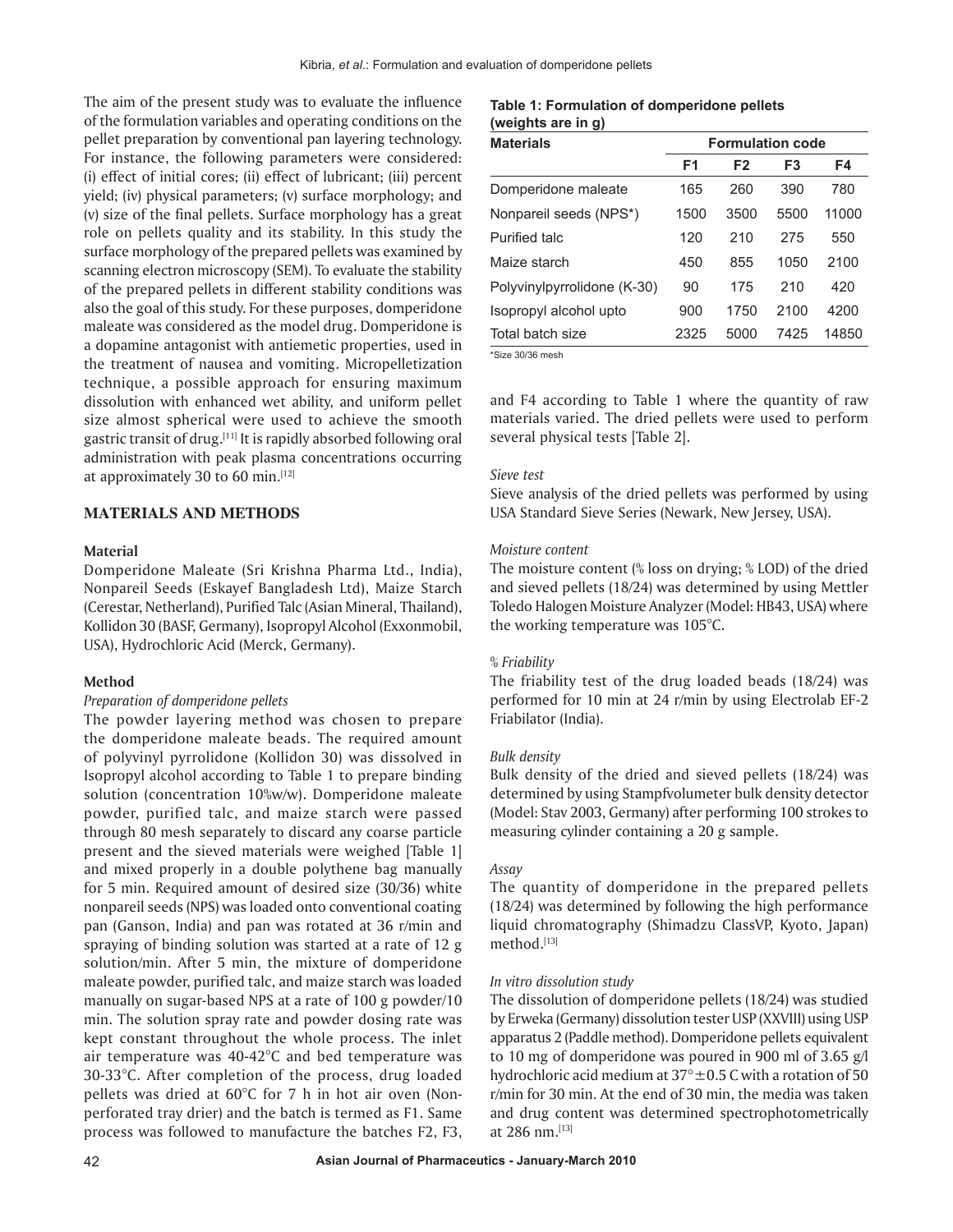## **Encapsulation and packaging**

After performing the relevant tests, 18/24 size pellets were taken only from batch F4 (due to higher yield value and better physical properties) and encapsulated at a fill weight of 245.10 mg in size 2 (body-powder blue opaque and cap light blue opaque) shell (Associated Capsules Ltd, India) using Automatic Encapsulation Machine (Sejong, Korea). Strips (Aluminium-PVDC) were prepared by using Horn Noack Blister Machine (Germany) and leak test was performed then set for stability study for next 3 months at RT, 40*°*C, 40*°*C/75%RH, and 30*°*C/70%RH conditions in 3 different stability chambers (Thermolab -1000 L, India for 40*°*C; Memmert UFP 2016, Germany for 40*°*C/75%RH and Newtronic QCL 2016, India for 30°C/70%RH). After each month, dissolution test and other physical tests were performed and presented in Table 3.

## **Scanning electron microscope**

Scanning electron microscope (SEM) was used to study the morphology of the prepared pellets as such without any coating around the pellets during analysis. SEM was performed using Hitachi (Model: S-3400 N, Japan) scanning electron microscope at 5 kV having different magnifications.

## **Statistical analysis**

The statistical analysis was performed by multiple regression analysis using Microsoft Excel. To evaluate the contribution of each factor with different levels on responses, two-way analysis of variance (ANOVA) was performed using Sigma Stat software (Sigma Stat 2.03, SPSS, Chicago, IL). The *P*<.05 was considered to be significant.

## **RESULTS AND DISCUSSION**

Domperidone maleate was loaded on nonpareil seeds by powder layering technology. The prepared pellets were used to perform several physical tests with *in vitro* dissolution using the USP paddle method. Then 3 months' stability study was performed at RT, 40*°*C, 40*°*C/75%RH, and 30*°*C/70%RH conditions. The results of different tests were plotted in different fashions.

## **Physical characterization**

Initially the color of the pellets was white to off-white and no difference in color was found from batch to batch. So formulation variables have no effect on the color of the pellets. But it was observed that in case of low core (NPS) weight (Formula F1), the size and shape of the pellets were not spherical [Figure 1A] which might be due to improper powder loading against the solution spray rate as well as improper seeds rolling against the pan rolling. The SEM was also revealed that for low initial load the surface of the pellets become rough enough and powder was not loaded uniformly around the dummy seeds [Figure 1B]. So a minimum effective load should be maintained to get the spherical and uniform size pellets as well as for better yield value. The shape and size become spherical and uniform gradually along with an increase in initial core weight. Formula F4 provides maximum percent of pellets within 18/24 size [Table 2]. The spherical shape was also represented by the scanning electron micrographs of the pellets [Figure 1C–D]. The initial core weight also has greater effect on the powder loss. In case of formula F3 and F4, higher percent yield (90.22% and 92.57%, respectively) was

| <b>Parameters</b>                 | <b>Formulation code</b>                 |                                         |                                         |                                         |  |  |  |  |  |  |
|-----------------------------------|-----------------------------------------|-----------------------------------------|-----------------------------------------|-----------------------------------------|--|--|--|--|--|--|
|                                   | F <sub>1</sub>                          | F <sub>2</sub>                          | F <sub>3</sub>                          | F4                                      |  |  |  |  |  |  |
| Appearance                        | White to off-white<br>spherical pellets | White to off-white<br>spherical pellets | White to off-white<br>spherical pellets | White to off-white<br>spherical pellets |  |  |  |  |  |  |
| % Product yield                   | 76.18                                   | 84.36                                   | 90.22                                   | 92.57                                   |  |  |  |  |  |  |
| Drug loading efficiency (%)       | 78.32                                   | 87.53                                   | 97.09                                   | 98.79                                   |  |  |  |  |  |  |
| Loss on drying (%)                | $2.06 \pm 0.45$                         | $1.92 \pm 0.08$                         | $1.84 \pm 0.15$                         | $1.87 + 0.33$                           |  |  |  |  |  |  |
| % Potency                         | $4.37 \pm 2.04$                         | $3.58 \pm 1.11$                         | $4.01 \pm 1.32$                         | $4.08 \pm 1.07$                         |  |  |  |  |  |  |
| % Dissolution (30 min)            | 73.45±3.77                              | $81.52 \pm 5.14$                        | $97.73 \pm 3.21$                        | $94.25 \pm 2.01$                        |  |  |  |  |  |  |
| % Friability                      | $1.12\% \pm 0.08$                       | $0.59% + 0.01$                          | $0.37\% \pm 0.05$                       | $0.43\% \pm 0.01$                       |  |  |  |  |  |  |
| Bulk density (g/cm <sup>3</sup> ) | $0.89 \pm 0.02$                         | $0.92 \pm 0.03$                         | $0.91 \pm 0.04$                         | $0.88 + 0.02$                           |  |  |  |  |  |  |

\*Three samples run for each trial except % yield

## **Table 3: Physical parameters of domperidone pellets at different time intervals during stability study in four different conditions (Formula F4,** *N***=3)**

| Para-meters (%) Initial |  | 1 month   |                       |                                 |  | 2 months |                 |                                  | 3 months |      |                        |                 |
|-------------------------|--|-----------|-----------------------|---------------------------------|--|----------|-----------------|----------------------------------|----------|------|------------------------|-----------------|
|                         |  | $RT$ 40°C | 40°C/                 | $30^{\circ}$ C/<br>75%RH 70% RH |  |          | $RT$ 40°C 40°C/ | $30^{\circ}$ C/<br>75% RH 70% RH | RT       | 40°C | 40°C/<br>75% RH 70% RH | $30^{\circ}$ C/ |
| Loss on drying          |  |           |                       | 1.86                            |  |          | 1.84 1.79  1.85 | 1.82                             |          |      |                        | 1 77            |
| Potency change          |  |           | 100 99.23 99.04 98.84 | 99.42 98.84 99.04 98.65         |  |          |                 | 99.23 97.69 98.27 97.03          |          |      |                        | 99.04           |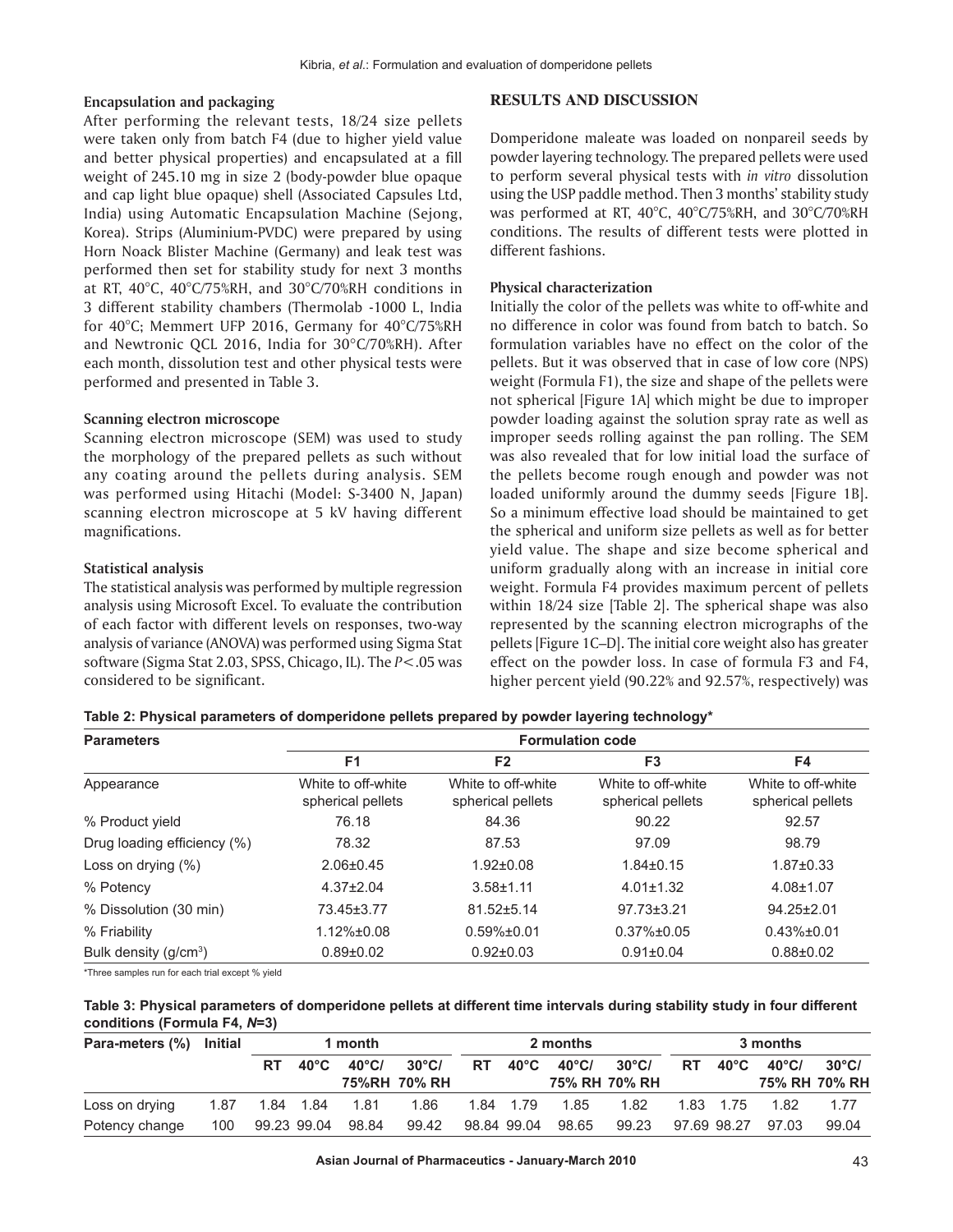

**Figure 1:** Scanning electron micrographs of domperidone pellets (18/24) prepared by powder layering technology. (a) Pellets of formula F1 (nonspherical shape). (b) Pellets of formula F1 (partially powder loaded surface). (c) Pellets of formula F4 (spherical shape). (d) Pellets of formula F4 (cracks on surface)

obtained. The formula of F3 and F4 is same but batch weight is twice for F4. About 30%, 20%, 12%, and 7% pellets were found outside the desired limit (18/24) for the formula F1, F2, F3, and F4, respectively [Figure 2]. So it was revealed that higher the initial core weight, higher the percent yield as well as higher the uniform size of pellets. The size of initial core was 30/36 and formula F1 contains maximum amount of powder mix (31.61%) so percent load will be maximum which might lead to form larger size of pellets. So it is necessary to adjust the ratio of initial core to powder mix by keeping the core size fixed. For the batches having low initial load (F1 and F2) the potency of the pellets was found to be 4.37% and 3.58%, respectively, which were much less as compared to the theoretical values (drug loading efficiency 78.32% and 87.53%, respectively). This might be due to improper loading of powder blend forming agglomeration rather than powder layering on the dummy seeds. For F3 the potency of domperidone in the prepared beads was found to be 4.01%  $(\pm 1.32 \text{ SD})$  which indicates that the powder mixture was uniformly loaded on the nonpareil seeds and the manufacturing process was >97% efficient [Table 2]. This efficiency was also supported by formula F4 [Table 2] where the initial load was twice than F3. Again it was found that an amount of lubricant has a significant effect on potency as well as % yield. Potency, % yield and uniformity of pellets were increased [Table 2] along with decreasing the quantity of lubricant [Table 1].



**Figure 2:** Sieve analysis of powder layered pellets of different batches

The friability test reveals that 1.12% weight loss [Table 2] occurred for formula F1 which might be due to irregular shape and large surface area of pellets [Figure 1a] as well as surface roughness [Figure 1b]. The least friability was found for formula F4 (0.43%) which might also be due to large surface area of pellets [Figure 1c] and presence of few cracks at the surface of the pellets [Figure 1d]. Friability decreases along with increase in uniformity of pellets size and shape [Table 2]. The results showed that the prepared pellets are less friable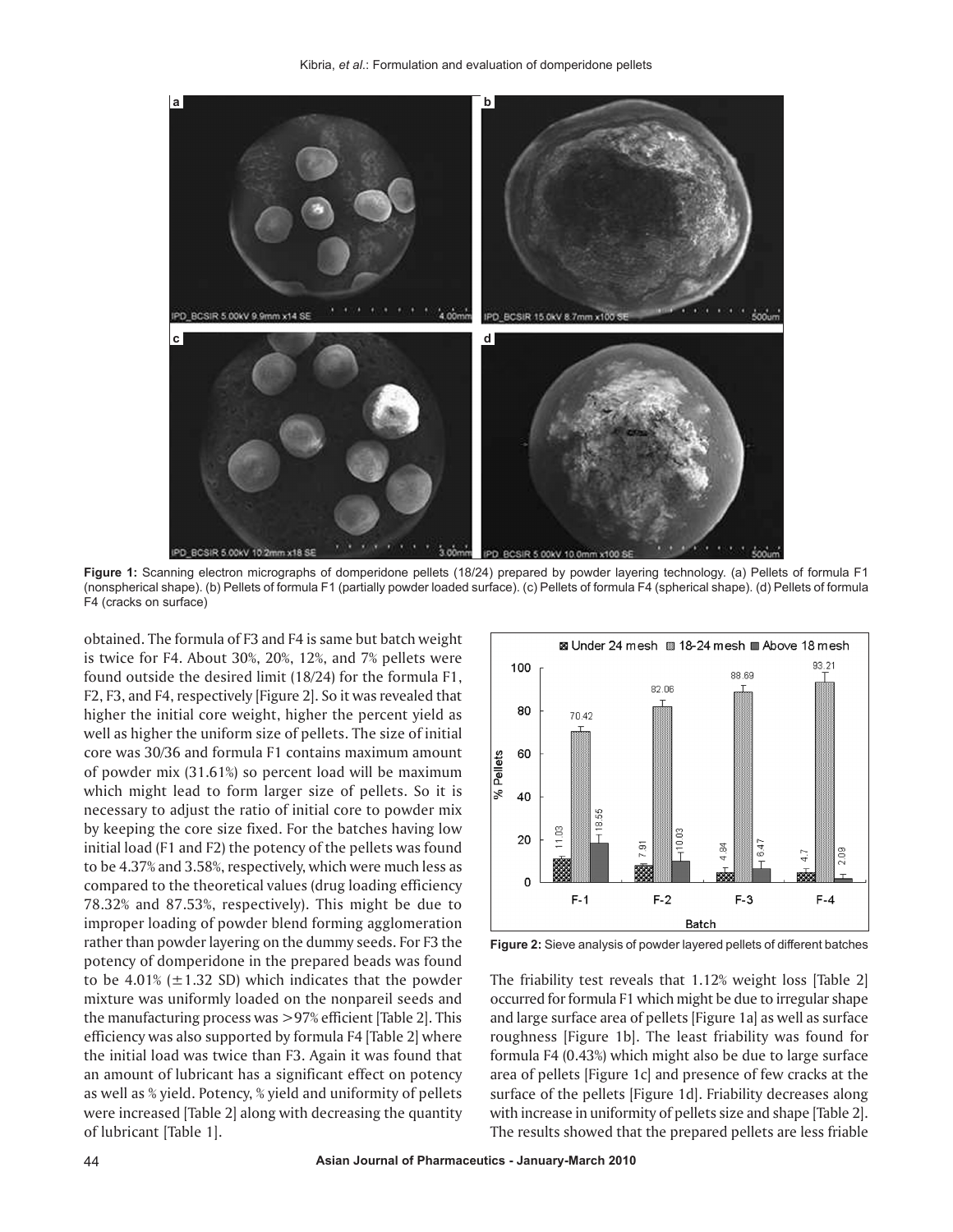and have strength enough to withstand the mechanical forces. Sieve test indicates that in all cases maximum amount of pellets have the size range between 18 and 24 mesh [Figure 2]. In case of formula F1 about 11% pellets were below 24 mesh which indicates the unloaded amount of powder mix as well as partially loaded or unloaded dummy seeds [Figure 1b]. Also about 19% pellets lie above 18 mesh which reflects the powder agglomeration and pellets agglomeration due to maximum amount of binder (3.87%) as well as improper ratio of initial load, powder application rate and solution spray rate. Hydrophobic lubricant might also have some effect on that by inhibiting the powder mix to bind on seeds surface. The percent of powder and ball growth were decreased gradually [Figure 2] after increasing the amount of initial core as well as by decreasing the amount of lubricant and binder [Table 1]. For the formula F4 about 93.21% pellets were within 18/24 mesh size [Figure 2] which reflects the uniform powder loading on the NPS. The uniformity was also reflected by Figure 1C. About 2.09% pellets were above 18 mesh which reflects minimum agglomeration or twinning of pellets during processing. Also amount of smaller granules or unloaded powder (about 4.70% below 24 mesh) was found minimum. In each testing parameter, the variation of the results found from three different samples was within the limit of  $\pm 5\%$  and S.D. was found as little as 0.01 [Table 2] which indicates that the values were much more closure to each other.

The bulk density of the pellets was found 0.88 g/ml. As the potency of the pellets is 4.08% and dose of domperidone is 10 mg, so the fill weight of the pellets will be 245.10 mg. This value seemed to be suitable to fill the pellets containing 10 mg domperidone in 2 size or 3 size empty gelatin shell. As in 2 size shell the fill weight is 296 mg and 333 mg having a bulk density 0.8 g/ml and 0.9 g/ml respectively, whereas in 3 size shell the fill weight is 240 mg and 270 mg having bulk density 0.8 g/ml and 0.9 g/ml, respectively.<sup>[14]</sup> During encapsulation, the average fill weight per capsule was 245.10 mg where weight variation and S.D. were found to be  $\pm 5\%$ and  $\pm 1.02$ , respectively.

#### **Dissolution study**

The dissolution of the domperidone pellets run for 30 min in 0.1N HCl media. It was revealed that 20.23%, 62.41%, 85.07% and 94.25% drug was released in 5, 10, 20 and 30 min, respectively. About 50% and 80% drug was released within 7.72 min and 13.66 min, respectively [Table 4]. About 100% drug was released within 30 min [Figure 3a–d]. This might be due to the disintegrant property of polyvinylpyrrolidone<sup>[15,16]</sup> as well as it enhances the dissolution of poorly soluble drugs from solid dosage forms.<sup>[17,18]</sup> As the pellets have a larger surface area, so they become contacted with the dissolution media very easily and quick dissolution of the drug might also be enhanced. This finding was also supported by the Scanning Electron Micrographs. The burst release can be explained by the cracking present in the pellets surface [Figure 1d] which enhances the dissolution medium to penetrate into the core of the pellets.

#### **Stability study**

The color and shape of the pellets were found to be unchanged even at the end of 3 months' stability study in all conditions except 40°C/75%RH. In 40°C/75%RH the color of the pellets becomes slightly yellowish which is negligible, but shape of the pellets remains same. The color change might be related to the excipients, as after 3 months at 40*°*C/75%RH the potency of the pellets was found 97.03% which is close to the initial value [Table 3]. No agglomeration or stickiness among the pellets in the capsule or pellets with the capsule surface was observed during the stability period. The % LOD value was decreased slightly from its initial value in most cases [Table 3]. No major change in potency of the products was observed (>97%) from the storage conditions [Table 3] which reflects that the formulated pellets are stable. In each month the dissolution of the domperidone pellets was performed for the samples stored in four different conditions. The *t* 50%, *t* 80%, *Q*20, release rate constant (*k*), and diffusion exponent (*n*) at different time intervals showed no major difference over the stability period [Table 4]. The calculation was performed based on the following equations:

 $T_{50\%} = (0.5/k)^{1/n}$  $T_{80\%} = (0.8/k)^{1/n}$ 

where *k* is the release rate constant and *n* is the diffusion exponent. The value of *k* and *n* were determined graphically.

**Table 4: Multiple regression output for dependent variables\* (Formula F4)**

| <b>Parameter</b> | <b>Initial</b> |       | Room temperature |       |       | $40^{\circ}$ C |       | 40°C/75%RH |       |       | 30°C/70%RH |       |       |
|------------------|----------------|-------|------------------|-------|-------|----------------|-------|------------|-------|-------|------------|-------|-------|
|                  |                | 1M    | 2M               | 3M    | 1M    | 2M             | 3M    | 1M         | 2M    | 3M    | 1M         | 2M    | 3M    |
| $Q_{20}$         | 85.07          | 81.02 | 88.32            | 84.25 | 83.02 | 79.32          | 84.25 | 78.02      | 82.32 | 86.25 | 81.02      | 88.32 | 89.25 |
| $t_{\rm 50\%}$   | 7.72           | 7.02  | 6.60             | 5.51  | 4.97  | 7.15           | 5.72  | 9.23       | 7.31  | 6.12  | 5.96       | 7.02  | 8.13  |
| $t_{\rm 80\%}$   | 13.66          | 12.77 | 12.15            | 10.96 | 10.06 | 13.13          | 11.37 | 15.52      | 12.90 | 11.70 | 11.65      | 12.78 | 13.83 |
| $r^2$            | 0.825          | 0.889 | 0.840            | 0.837 | 0.919 | 0.857          | 0.832 | 0.856      | 0.905 | 0.869 | 0.879      | 0.810 | 0.831 |
| k                | 2.705          | 2.700 | 2.723            | 2.560 | 2.631 | 2.592          | 2.495 | 2.732      | 2.858 | 2.623 | 2.522      | 2.690 | 2.929 |
| n                | 0.823          | 0.786 | 0.767            | 0.684 | 0.667 | 0.774          | 0.684 | 0.908      | 0.828 | 0.726 | 0.701      | 0.784 | 0.884 |

 $^*{\sf Q}_{20}$  indicates percentage drug release at 20 min;  $t_{\rm s0\%}$ , time required for 50% drug release;  $t_{\rm s0\%}$ , time required for 80% drug release;  $r^{\rm c}$ , correlation coefficient; k, release rate constant; *n* diffusion exponent.; M, month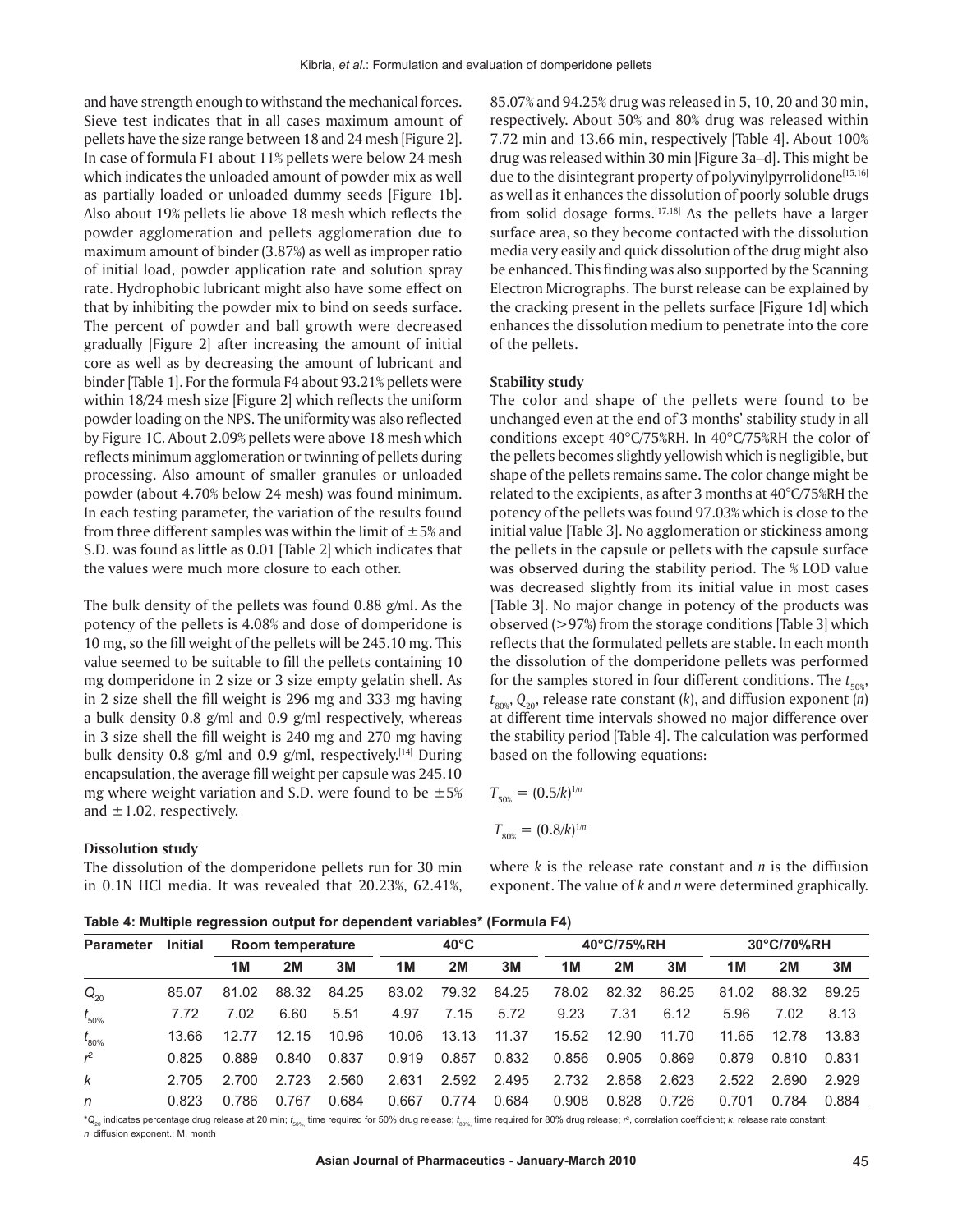

**Figure 3:** Release of domperidone from drug layered pellets in 0.1N HCl (Formula F4, *N* = 3): (a) at room temperature; (b) at 40*°*C; (c) at 40*°*C/ 75% RH; (d) at 30*°*C/ 70% RH

Mean dissolution time can also be calculated by the following equation:[19]

$$
MDT = (n/n + 1)
$$
.  $k^{-1/n}$ 

The ANOVA test was performed for statistical methodology. The tabulated *F* value for 3 and 12 degree of freedom and 1% level of significance  $F_{.01,3,12}$  is 5.95.<sup>[20]</sup> It was observed that the calculated *F* values for four different conditions were found to be <5.95 [Table 5], so null hypothesis cannot be rejected and conclude that the mean variation among initial, 1 month, 2 month, and 3 month dissolution study [Figure 3a-d] does not differ significantly. So these data indicate the instant and stable dissolution profile of domperidone from the prepared pellets.

### **CONCLUSION**

The present study confirmed the good performance of the conventional coating pan system in obtaining domperidone instant release pellets by a powder layering technique. For powder layering process, minimum effective load is essential to attain better yield value. Moreover, during the initial formulation trials, the careful evaluation of the process variables is necessary to optimize the powder layering process. The physical parameters of the pellets found

## **Table 5: Results of analysis of variance for measured response (% drug release).\* (Formula F4)**

|                   | <b>Condition Parameters df</b> |              | SS                  | ΜS    | Significance<br>F |
|-------------------|--------------------------------|--------------|---------------------|-------|-------------------|
| Room              | Treatment                      | 3            | 89.01               | 29.67 | 0.0286            |
| temperature Error |                                |              | 12 12433.13 1036.09 |       |                   |
|                   | Total                          |              | 15 12522.15 834.81  |       |                   |
| $40^{\circ}$ C    | Treatment                      |              | 3 40.05 13.35       |       | 0.0137            |
|                   | Error                          |              | 12 11694.62 974.55  |       |                   |
|                   | Total                          |              | 15 11734.67 782.31  |       |                   |
| 40°C/75%          | Treatment                      | $\mathbf{3}$ | 68.05               | 22.68 | 0.0213            |
| RH.               | Error                          |              | 12 12731.73 1060.98 |       |                   |
|                   | Total                          |              | 15 12799.78 853.32  |       |                   |
| 30°C/70%          | Treatment                      | $\mathbf{3}$ | 46.07               | 15.36 | 0.0141            |
| RH.               | Error                          |              | 12 13037.54 1086.46 |       |                   |
|                   | Total                          |              | 15 13083.61 872.24  |       |                   |

\*df indicates degree of freedom; SS, sum of square; MS, mean sum of square

consistent over the stability period. The results generated in this study showed that the selection of excipients for manufacturing of domperidone pellets by powder layering technology was found suitable to design a stable pellet dosage form ensuring quick dissolution and better physical parameters.